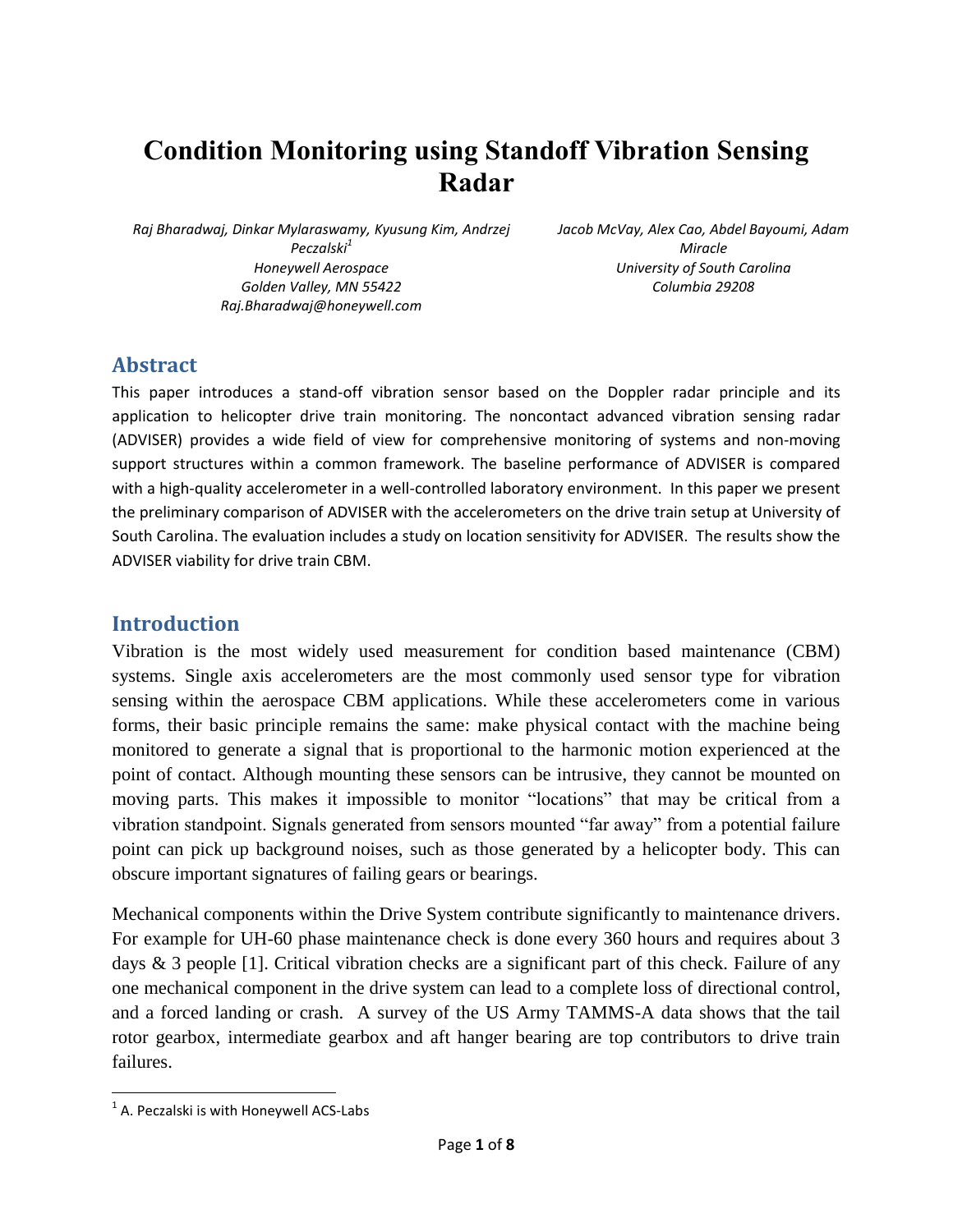In this work, we describe standoff vibration monitoring using a noncontact advanced vibration sensing radar (ADVISER). This makes vibration monitoring of previously un-instrumented parts possible. The radar sensor detects only the motion of the machinery relative to the sensor. Further, ADVISER's radar antenna has wide field of view and therefore enables it to effectively monitor larger targets such as the gearbox with just one sensor.

#### **ADVISER Principle of Operation**

ADVISER is a Doppler radar that transmits RF energy toward the target. The RF energy reflects from target surfaces and edges, and returns a signal to the sensor. The reflection phase change is equal to the displacement of the target surface relative to the radar divided by the RF frequency signal wavelength. The RF frequency was selected at 24 GHz since it is an unregulated frequency band, and the wavelength of the signal is short (e.g., 1.25 cm). The short signal wavelength accounts for high sensitivity and small size of the sensor. The ADVISER does not measure velocity of the target, but its displacement.

The reflected signal is modulated proportionally to the target vibration magnitude, and any movement that is common to the target and the antenna is rejected. Upon return to the sensor, the return signals are mixed (beat against each other) with transmitted signals. The output signal phase of the sensor follows the radial displacement (in a direction perpendicular to the beam of the antenna) of the target in the time domain. Usually, the output signal is converted in the frequency domain by fast Fourier transform (FFT). If the reflecting surfaces in the radar antenna's field of view move at different frequencies or amplitudes, they will contribute different spectral peaks in the sensor signal. Thus, one sensor with a wide field of view can monitor many moving parts at the same time. The sensor can detect displacement as small as 0.1 nm at a distance of 50 cm and 0.5 nm at a distance of 133.5 cm, as shown in [Figure 1](#page-1-0). The detailed working principle of the sensor has been presented in an earlier publication [2].



<span id="page-1-0"></span>**Figure 1: Radar output for different displacement and frequencies of the target**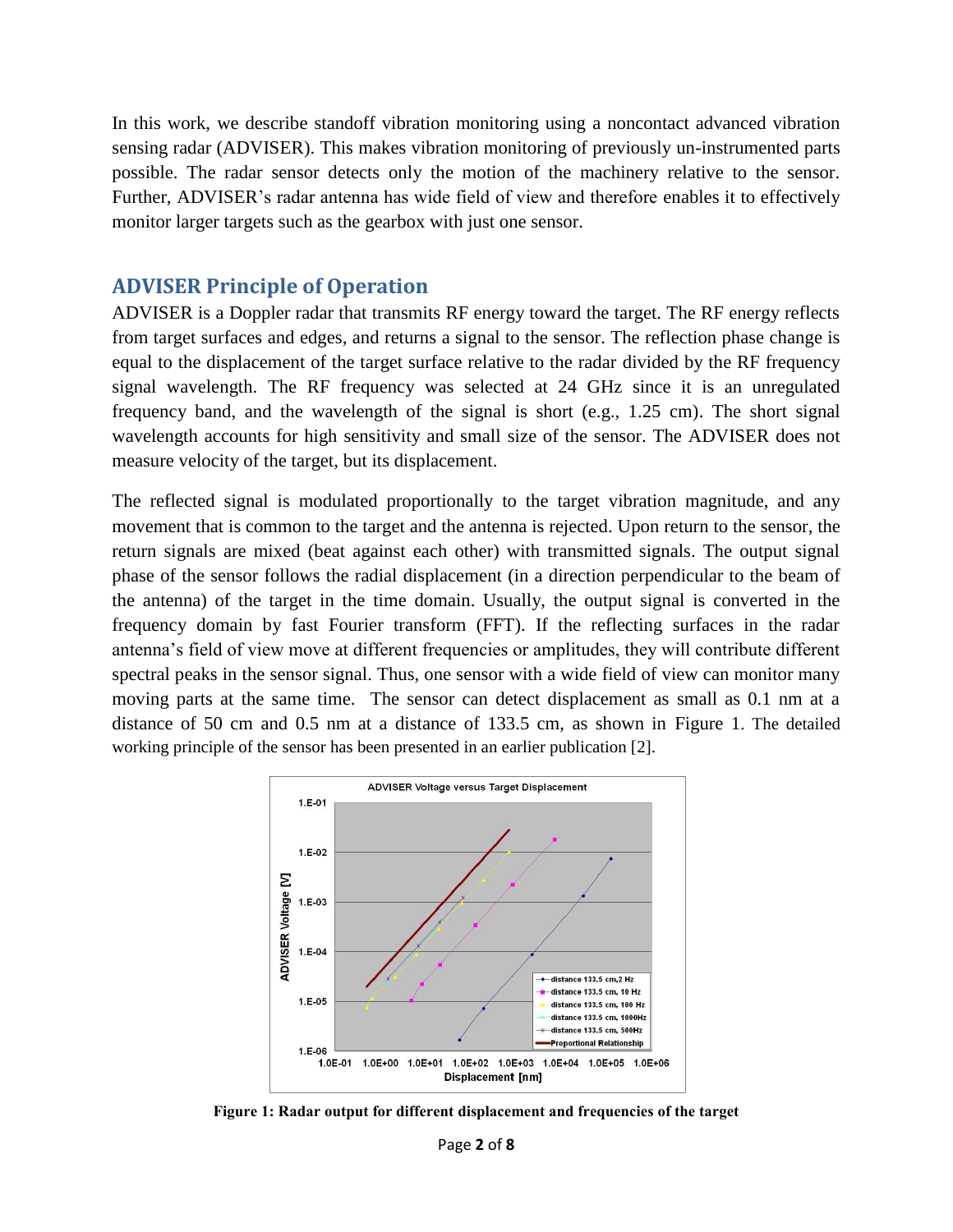### **Experimental Setup**

This section presents the experimental evaluation of ADVISER for standoff vibration measurement. The objective of these experiments is to gather experimental data from a test setup with actual helicopter drive train components under realistic operating conditions. The experiments use the data from the ADVISER and accelerometers on the University of South Carolina (USC) AH-64 test bed. This test setup uses a full AH-64 tail rotor drive system, namely; Intermediate gearbox (IGB), Tail rotor gearbox (TGB) and the aft hangar bearing  $(AHB)$ .



**Figure 2: Tail Rotor Drive Train test stand. ADVISER monitoring the aft hanger bearing**

<span id="page-2-0"></span>[Figure 2](#page-2-0) shows the USC experimental setup and zoomed focus on the ADVISER mounting for aft hanger bearing monitoring. The standard USC AH-64 tail rotor drive train was used for testing. Three ADVISER sensors were placed at the AHB, IGB and TGB locations. USC also attached three accelerometer sensors on the same three articles. The sampling frequency for the ADVISER and accelerometers were 48 kHz. [Figure 3](#page-3-0) shows the block diagram of the data acquisition scheme in the experimental setup.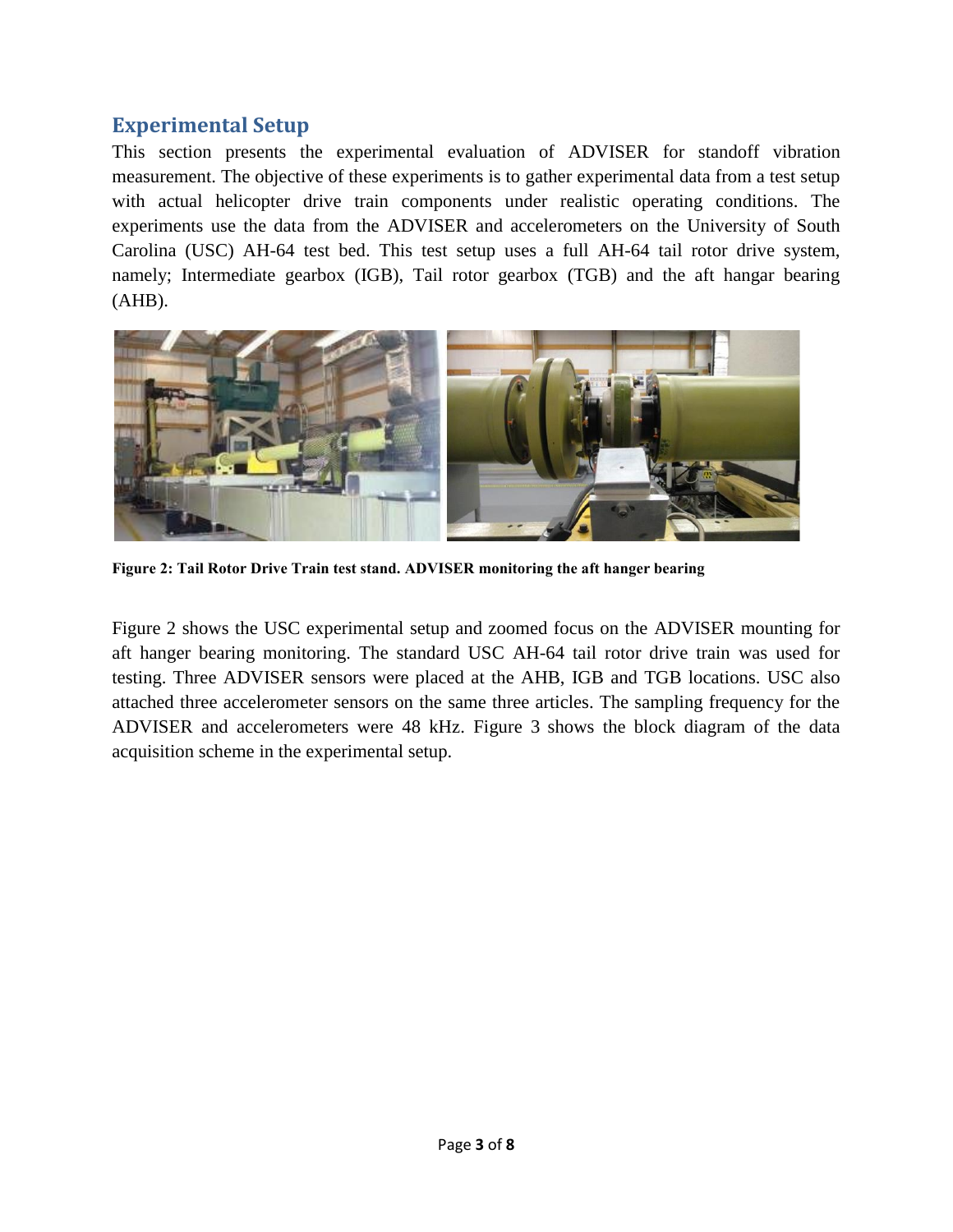

<span id="page-3-0"></span>**Figure 3: Data Acquisition Block Diagram**

## **Preliminary Experimental Results**

There were two primary objectives of running these experiments on the no-load test stand at USC. These are:

- 1. Validate that ADVISER is collecting the right data that can be explained using simple laws governing rotating shafts, bearing and gears. The intent was to make sure that with the documents provided by Honeywell, the USC team feels confident that they can exercise the ADVISER hardware and software.
- 2. Formalize a procedure for evaluating suitable ADVISER positions for the three components (Aft hangar bearing AHB, Intermediate gearbox IGB and the Tail gearbox TGB).

Since the IGB is a relatively large component, the team decided to evaluate three possible placements for the ADVISER. [Figure 4](#page-4-0) shows three candidate locations for pointing the ADVISER on the IGB and marked A, B, and C respectively.

- A. Horizontal shaft bearing ring (closest to ADVISER)
- B. Center point of IGB (closest to ADVISER)
- C. Vertical shaft bearing ring (closest to ADVISER)

The procedure for evaluating ADVISER positions uses well-known spectral facts arising in rotating machines.

- 1. The evaluation consisted of several factors such as spectral peaks at fundamental frequencies and known harmonics.
- 2. Each factor was given a "weight factor" based on our understanding of the information it provided. These factors were jointly reviewed by Honeywell and USC.
- 3. For each position, a weighted sum established its "figure of merit". Position with a greater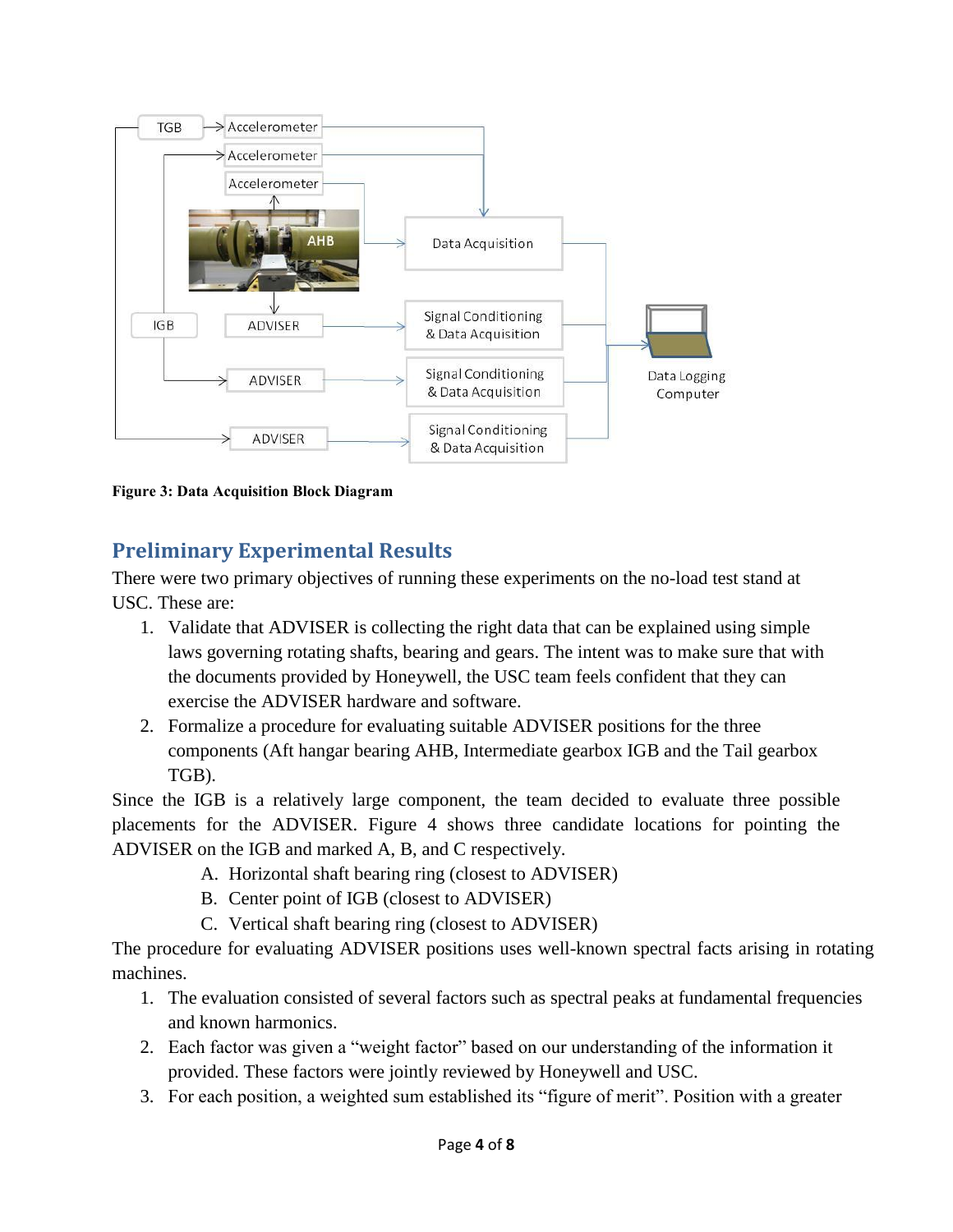merit was determined as more favorable than others and recommended as our "going-in" position for the TRD experiments.

Two sets of data were collected for each of the three positions.



**Figure 4: Three locations to point the ADVISER on the IGB**

<span id="page-4-0"></span>A systematic process for evaluating the three ADVISER positions on the IGB was devised based on references [3]-[4]. A set of seven spectral features was set to evaluate the sensor effectiveness for the three candidate positions on the IGB. The selected features are listed below:

- 1) Peak amplitude at the fundamental of input shaft rotating frequency.
- 2) Peak amplitude at the fundamental of gear mesh frequency.
- 3) Sum of peak amplitudes at 5 largest harmonics of input shaft rotating frequency.
- 4) Peak amplitude at the  $2<sup>nd</sup>$  harmonic of gear mesh frequency.
- 5) Number of harmonics showing the peak at the harmonics of input shaft rotating frequency.
- 6) Numbers of harmonics showing the peak at the harmonics of gear mesh frequency.
- 7) Noise level represented by the average of ratio of [RMS at peak to RMS around peak] computed at 8 peaks (fundamental of input shaft rotating frequency, 5 largest harmonics of input shaft rotating frequency, fundamental of gear mesh frequency, and  $2<sup>nd</sup>$  harmonic of gear mesh frequency)

The frequencies of interest include the input shaft rotating frequency, the output shaft rotating frequency, and the gear mesh frequency. Since on the no-load test stand the output shaft is not connected with the IGB, the ADVISER signal does not show any peak at the output shaft rotating frequency. Thus, the evaluation is done with two frequencies – the input shaft rotating frequency, and the gear mesh frequency. Also note that the peaks at the gear mesh harmonic frequencies only show up to the  $2<sup>nd</sup>$  harmonic. This is why only the amplitude at the  $2<sup>nd</sup>$  harmonic is evaluated for the gear mesh harmonic frequencies. For the number of harmonics showing the peak, only the peaks having the amplitude of 10% of the largest peak amplitude or higher are counted.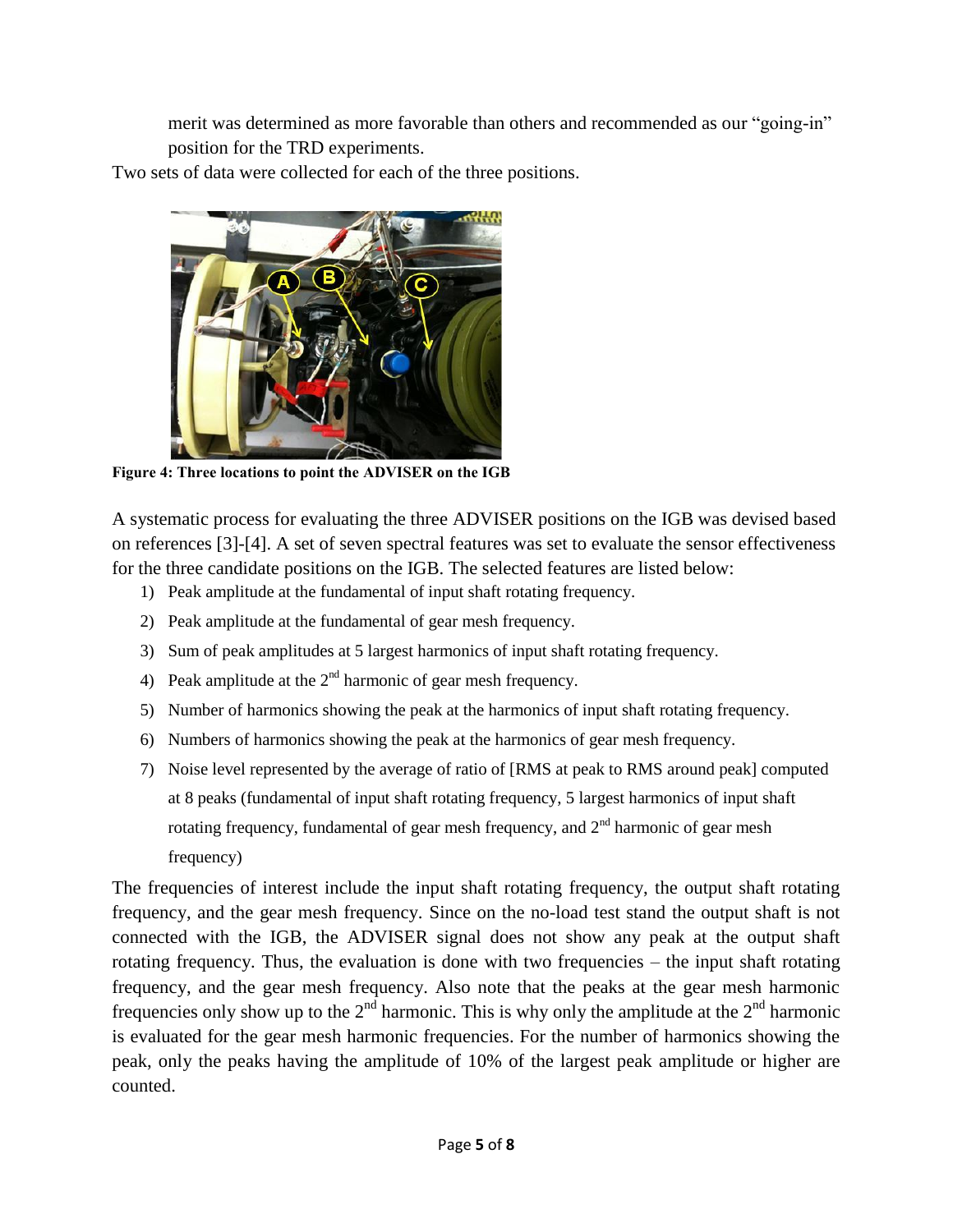[Figure 5](#page-5-0) shows the ADVISER signal spectrum at three positions. All three plots show similar spectral properties – a little difference with the peak amplitudes but the frequency locations of the peak are same. The major peaks are all at the harmonics of the input shaft rotating frequency. [Table 1](#page-6-0) shows the metrics to evaluate the effectiveness of ADVISER with respect to the three positions. The scores are computed from the spectrum. The score represents the relative discrimination of the three positions by computing the ratio over the average of the raw data at three positions – for example, the score of 'Peak amplitude at fundamental of input shaft rotating frequency' for Position A is computed by 'Peak amplitude at fundamental of input shaft rotating frequency' divided by the average of 'Peak amplitude at fundamental of input shaft rotating frequency' at three positions, i.e., 7.2e-3/average(7.2e-3, 3.8e-3, 6.2e-3). The scores are multiplied by the weighting factor which is defined based on the relative importance of the metrics. The sum of the weighted scores is the final metric to evaluate the effectiveness of the three ADVISER positions. The results show that ADVISER position C yields a better spectral signal. However the similarity of weighted clearly indicates that ADVISER position and focusing does not significantly change the spectral observability of the vibration signal on the no-load test stand. This in turn allows flexibility in mounting of the ADVISER sensor on the aircraft.



<span id="page-5-0"></span>**Figure 5 Spectrum of ADVISER Signal at Three Positions (FFT amplitude vs. Hz)**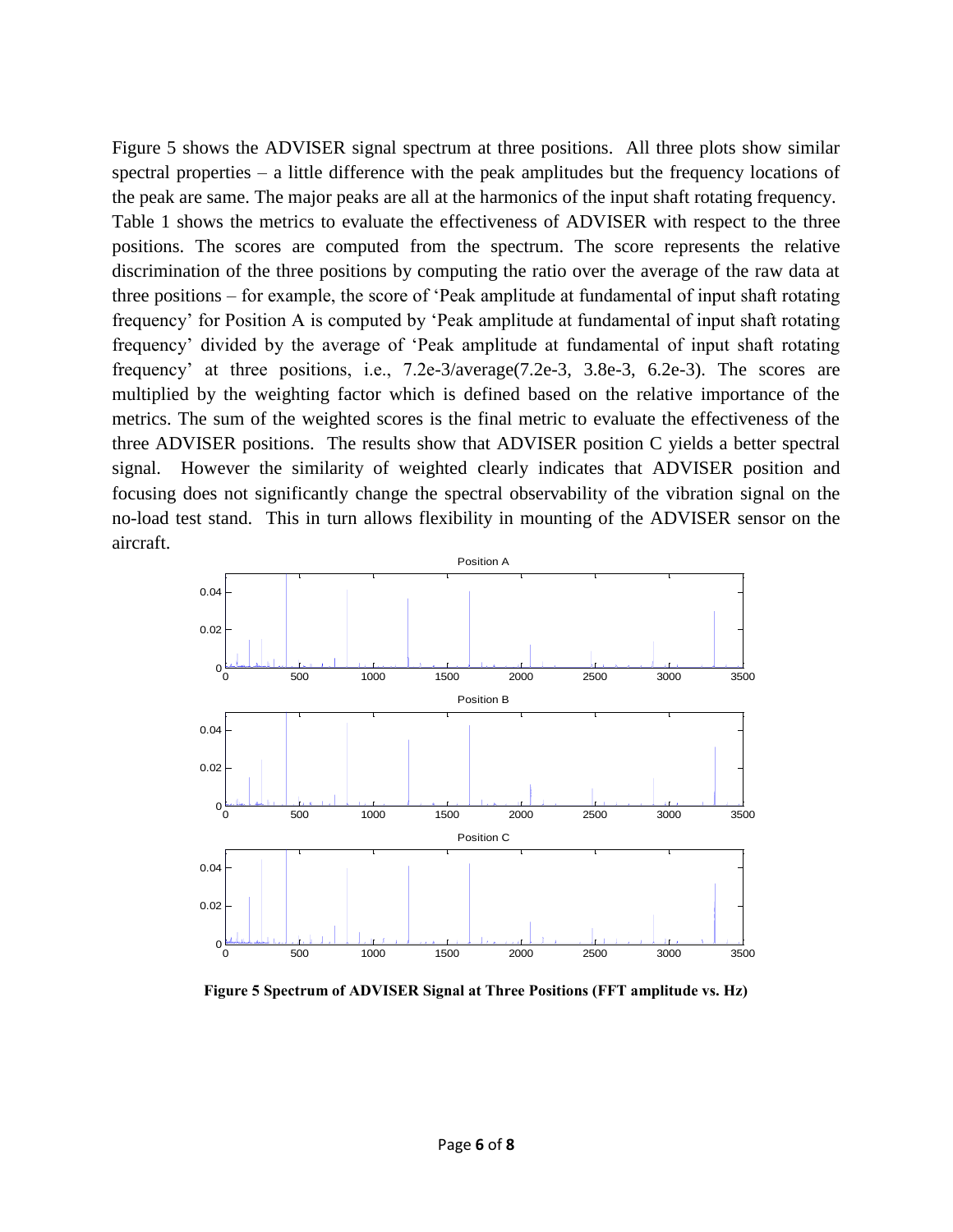<span id="page-6-0"></span>

| Criteria                                                                                      | <b>WF</b> | <b>Raw Data</b> |              |              | Score         |               |               | <b>Weighted Score</b> |               |               |
|-----------------------------------------------------------------------------------------------|-----------|-----------------|--------------|--------------|---------------|---------------|---------------|-----------------------|---------------|---------------|
|                                                                                               |           | Position<br>A   | Position B   | Position C   | Position<br>А | Position<br>B | Position<br>C | Position<br>A         | Position<br>B | Position<br>c |
| Peak amplitude at fundamental<br>of input shaft rotating frequency                            | 3         | 7.20E-03        | 3.80E-03     | 6.20E-03     | 1.26          | 0.66          | 1.08          | 3.77                  | 1.99          | 3.24          |
| Peak amplitude at fundamental<br>of gear mesh frequency                                       | 3         | 1.60E-03        | 2.00E-03     | 2.80E-03     | 0.75          | 0.94          | 1.31          | 2.25                  | 2.81          | 3.94          |
| Sum of peak amplitudes at 5<br>largest harmonics of input shaft<br>rotating frequency         | 5         | 0.24            | 0.25         | 0.29         | 0.92          | 0.96          | 1.12          | 4.62                  | 4.81          | 5.58          |
| Peak amplitude at the 2nd<br>harmonic of gear mesh<br>frequency                               | 5         | 4.00E-04        | 4.00E-04     | 4.30E-04     | 0.98          | 0.98          | 1.05          | 4.88                  | 4.88          | 5.24          |
| Number of harmonics showing<br>the peak at the harmonics of<br>input shaft rotating frequency | 5         | 10              | 10           | 11           | 0.97          | 0.97          | 1.06          | 4.84                  | 4.84          | 5.32          |
| Number of harmonics showing<br>the peak at the harmonics of<br>gear mesh frequency            | 5         | $\mathbf{1}$    | $\mathbf{1}$ | $\mathbf{1}$ | 1.00          | 1.00          | 1.00          | 5.00                  | 5.00          | 5.00          |
| Noise level (RMS at peak/RMS<br>around peak) - average at 8<br>peaks                          | 10        | 95.25           | 98.16        | 98.18        | 0.98          | 1.01          | 1.01          | 9.80                  | 10.10         | 10.10         |
| WF - Weighting Factor<br>Total                                                                |           |                 |              |              |               |               |               | 35.15                 | 34.42         | 38.43         |

**Table 1: Metrics and Results for Evaluating ADVISER on Three Positions**

### **Summary and Next Steps**

*The work described in this paper can be viewed as baseline validation of the standoff sensor (ADVISER)* in a relevant installation environment. A radar-based sensor is a new approach for mechanical component monitoring and hence establishing this baseline is a critical milestone on the maturity roadmap. We focused on three mechanical components – aft hangar bearing, intermediate gearbox and tail rotor gearbox. Roughly all three ADVISERS were placed about 2—3 inches away from the component. This provided a wide-angle view for monitoring not only the gearbox, but also input and output shafts. For the IGB, we positioned ADVISER on three locations and based on the data, we concluded that the spectrum signature is relatively invariant to the location.

While this basic feasibility of the new sensor system (sensing head, data acquisition and associated electronics) is necessary to proceed further, it is not sufficient to claim its role for health monitoring. To achieve this, we need to embark on a series of experiments which forms our next steps. Some of these steps are described below:

- 1. *Data collection for select AH-64 drive-system components*. This set of experiments shall consists of two parts: (a) collection of historical condition indicators and corresponding maintenance records, (b) taking ADVISER measurements using the degraded components within the USC test bed. This data shall be used to develop the necessary prognostic indicators for mechanical components health monitoring. *Successful completion of these experiments shall generate the necessary time-series data to build HI algorithms and fault progression models using signals from an optimal placement of ADVISER*
- 2. *TRL-4 demonstration of the algorithms together with ADVISER*. This set of experiments shall demonstrate a prognostic health monitoring prototype consisting of the standoff sensors mounted within the AH-64 tail rotor subsystem and signal processing algorithms